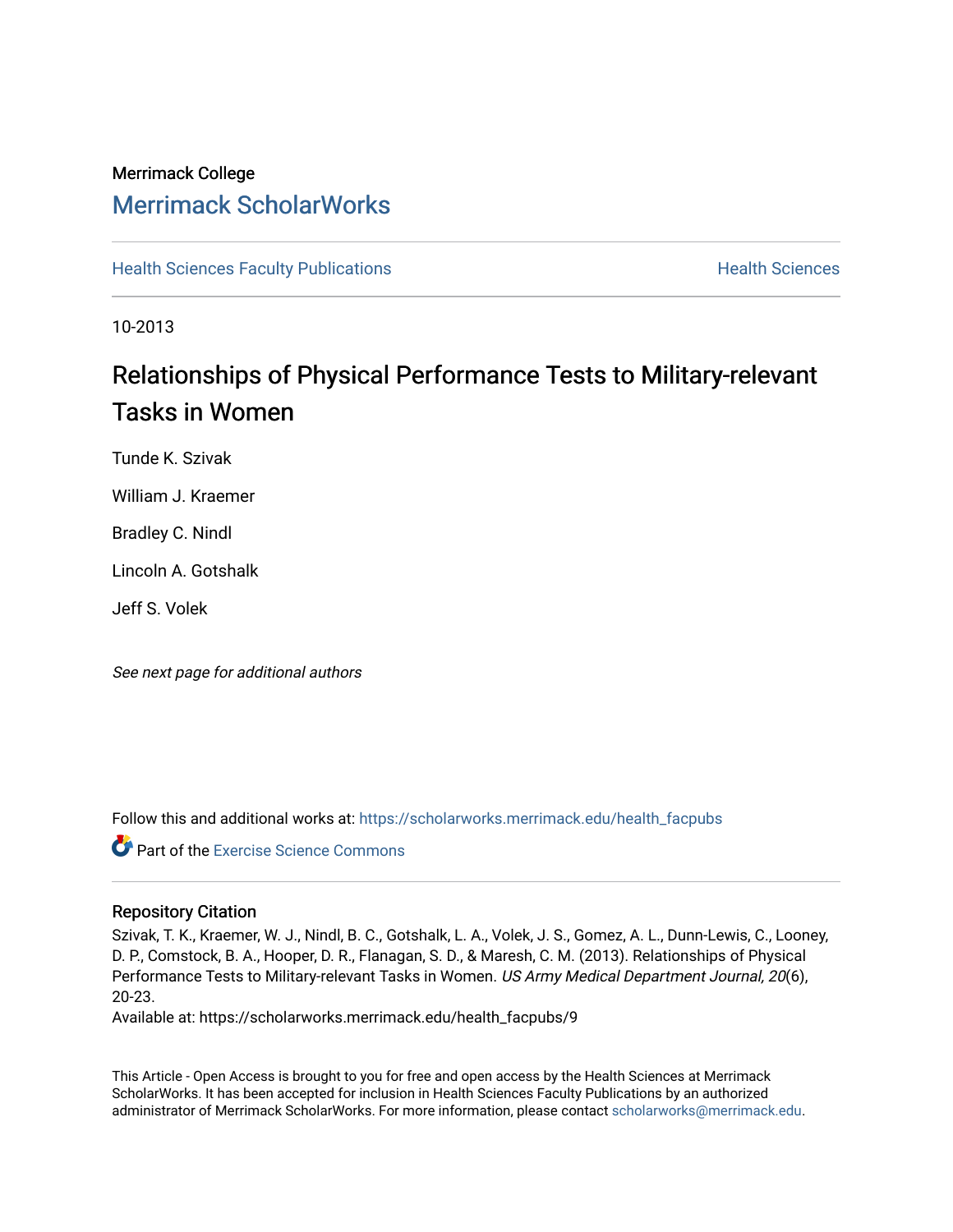#### Authors

Tunde K. Szivak, William J. Kraemer, Bradley C. Nindl, Lincoln A. Gotshalk, Jeff S. Volek, Ana L. Gomez, Courtenay Dunn-Lewis, David P. Looney, Brett A. Comstock, David R. Hooper, Shawn D. Flanagan, and Carl M. Maresh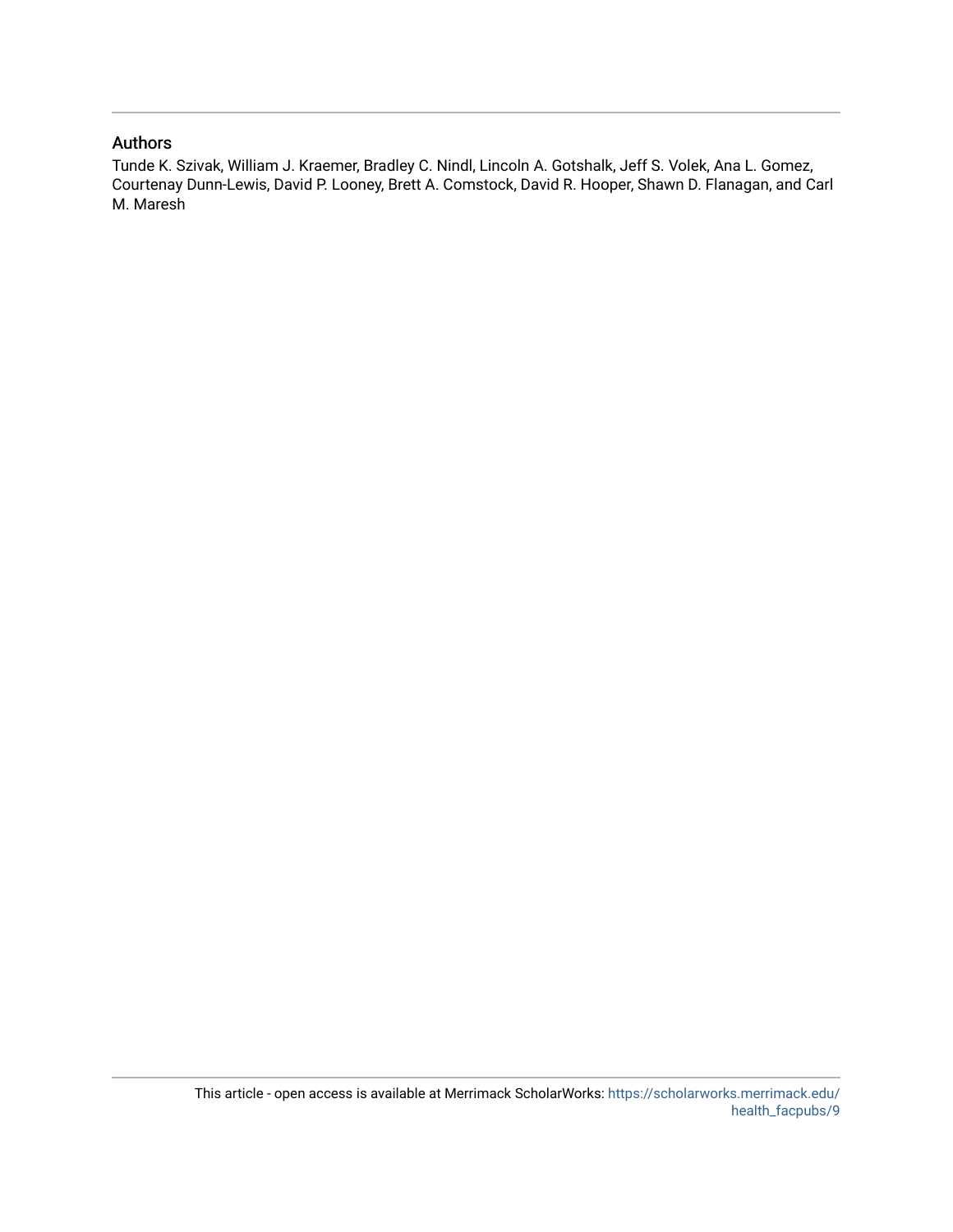# Relationships of Physical Performance Tests to Military-relevant Tasks in Women

Tunde K. Szivak Courtenay Dunn-Lewis William J. Kraemer, PhD David P. Looney Bradley C. Nindl, PhD Brett A. Comstock Lincoln A. Gotshalk David R. Hooper Jeff S. Volek Shawn D. Flanagan Ana L. Gomez Carl M. Maresh, PhD

#### ABSTRACT

Purpose: This investigation sought to determine the most predictive measures of performance on a repetitive box lifting task (RBLT) and load bearing task (LBT) among 123 women (aged 23±4 years, height 165±7 cm, body mass  $64 \pm 10$  kg).

Methods: To determine the relationship of various predictors to performance on the RBLT and LBT, multiple regression analysis was conducted on body mass, height, leg cross-sectional area, upper and lower body muscular strength, lower body explosive power, upper and lower body local muscular endurance, and aerobic capacity.

Results: The mean $\pm$ SD (range) number of repetitions for the RBLT was  $86\pm23$  (20-159). The mean $\pm$ SD (range) time to complete the LBT was 2,054±340 seconds (1,307-3,447). The following equations were generated: RBLT (number of repetitions)=57.4 + 0.2(peak jump power) + 0.4(number of pushups in 2 minutes) + 0.15(number of repetitions during the squat endurance test) + 1.39(one repetition maximal strength boxlift  $(kg)$ ) – 0.04(2-mile run time (2MR) in seconds),  $R=0.81$ ; standard error of the estimate (SEE)=14; LBT (in seconds)=1,831 – 4.28(number of repetitions during the squat endurance test) +  $0.95(2MR \text{ in seconds}) - 13.4(\text{body mass})$ ,  $R=0.73$ ; SEE=232.

Conclusions: We found that the 2MR and squat endurance test were significant predictive factors for performance on both load carriage tasks. These data also imply that women's performance in combat-related tasks can be improved with training that targets muscular strength, power, and local muscular endurance in addition to aerobic capacity.

Due to recent changes in Department of Defense policy, The components of physical fitness that contribute the women in the military will have more opportunities to serve in combat arms military occupational specialties (MOS). These new opportunities will bring new challenges, including the ability to carry heavy loads over long distances in combat situations. Historically, the ability to lift and carry has been an important contributor to success in military combat operations.1,2 As modern warfare incorporates increasingly heavier external loads, load carriage capability has gained recognition as an essential physical attribute in warfare.<sup>3-5</sup> Specifically, "fighting" loads average 29 kg, "approach" loads average 46 kg, and "emergency approach" loads average 60 kg.1,2,6 These heavy loads often exceed the limits recommended by Army doctrine<sup>1,6</sup> and may partially explain why musculoskeletal injuries now comprise the largest proportion of all injuries.<sup>7-10</sup> Thus, as women enter new combat roles, it is necessary to determine which physi-The prevalence of acute and overuse injuries to the spine cal abilities are most closely related to performance on load carriage tasks. With this knowledge, load carriagespecific training interventions can be developed and implemented.<sup>7,11,12</sup>

most to successful load carriage performance in women have been previously examined and are a growing area of research.3,13-16 Load carriage is a frequent physical demand, particularly in deployed environments. Thus, a stronger Soldier could be expected to perform better on load carriage tasks and demonstrate greater resilience to the inherent injury risks these tasks present.7,17,18 To that end, Kraemer et al,  $16,19$  Harman et al,  $20$  and Hendrickson et al<sup>21</sup> have shown that strength improvement, particularly in the upper body, has a profound impact on women's physical performance in military-specific tasks (ie, load carriage). Nevertheless, since loads are often carried over great distances and with considerable speed, high aerobic capacity is a common trait in Soldiers who successfully perform long distance load carriages.<sup>2,3,12,21,22</sup>

and lower body3,7,18,23-27 during military duties necessitates general physical preparedness and an emphasis on both strength and endurance capacity.<sup>16,21</sup> A Soldier's performance on military-relevant load carriage tasks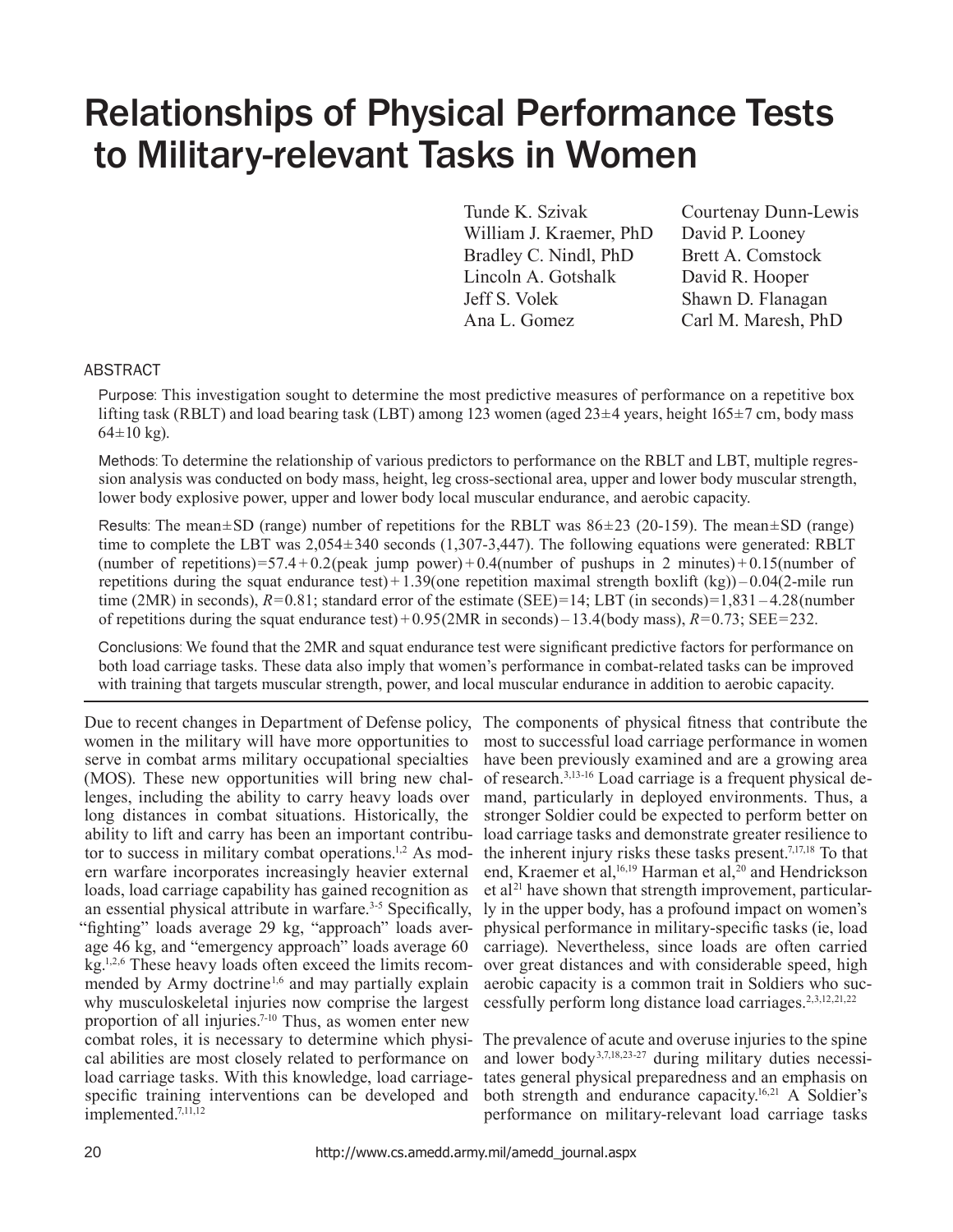may provide insight into his or her current state of physical preparation. Furthermore, due to the physically demanding nature of these tasks, directly addressing them in training programs may help resolve existing deficiencies. This is of paramount importance when load carriage and repetitive lifting tasks are performed in theatre under less than ideal conditions (ie, extreme fatigue, dehydration, extended combat operations), which contribute to increased injury likelihood and incidence.10,28-30 A well-designed training program that emphasizes both resistance exercise and traditional cardiovascular training may not only improve Soldier performance, but also help prevent common overuse injuries that occur during load carriage tasks.

To better understand the physical demands of load carriage in women, we must evaluate the relationship of military-relevant tasks with various characteristics of physical fitness. Such data would not only help to characterize the physical requirements of these tasks but would also provide valuable information on the physical training required to enable female Soldiers to successfully perform the duties of combat MOSs. The purpose of this investigation was to identify the physical fitness components that most strongly predicted women's performance in 2 military-relevant occupational tasks. These tasks utilized loads and conditions that reflect limits prescribed by Army doctrine for approach marches, $1,2$ Soldier testing and training, and previous experimental work.12,19,20,31,32 These tasks included a repetitive box lifting task and an endurance-based, load bearing task. The knowledge obtained during this investigation could assist in the development of training strategies that, with time and further refinement, would allow for improved Soldier productivity, resilience, and injury rates.

#### MATERIALS AND METHODS

The study participants were 123 untrained civilian women (mean±SD: aged 23±4 years; height 165±7 cm; body mass  $64\pm10$  kg). Each subject was briefed on the risks and benefits of the investigation, and each signed an institutionally approved, informed consent document prior to her participation. Each subject was medically screened by a physician to eliminate any medical concerns or pathologies that may have compromised the subject's participation or confounded the results. This sample population of healthy women with no previous history of resistance training demonstrated a wide range of fitness capabilities, such that might be representative of a typical cohort of women entering into military service.33,34 The factors used to predict task performance in this study were body mass, height, magnetic resonance imaging (MRI)-assessed thigh muscle cross-sectional area, one repetition maximal strength in the bench press, back squat, high pull and the box lift, pushup muscular endurance, explosive jump power, squat endurance, and 2-mile run time. All predictors and load carriage tasks had been previously shown to possess test-retest reliability correlations *R*≥0.95.19

#### Performance Predictors

1. Thigh muscle cross-sectional area (TMCSA). The TMCSA was assessed for the dominant leg using an MRI 0.5 Tesla super conduction magnet (Picker International Inc, Highland Heights, OH) with MR6B software. Tissue cross sectional area was obtained by displaying the images through a Maxitron displayer and Adobe program and using the MacIntosh version NIH 1.55.20A Image Analysis computer program (National Institutes of Health, Washington, DC).

2. One repetition maximal strength (1RM) measures. These strength measures consisted of the squat, bench press, high pull, and box lift and were assessed with the use of the Plyometric Power System (PPS) (Power Systems Inc, Knoxville, TN). The PPS was specially designed to accurately collect strength and power data and to safeguard against injury by using a braking system to prevent falls. A National Strength and Conditioning Association Certified Strength and Conditioning Specialist monitored all tests and ensured compliance with prescribed exercise techniques. For the 1RM squat, the subject was required to descend into a parallel squat position by flexing the knees and hips until the trochanteric head of the femur reached the same plane as the superior border of the patella.<sup>35</sup> For the 1RM bench press, the subject was required to lower the bar until it touched the chest, and lift the bar back to the straight-arm position.<sup>35</sup> For the 1RM high pull, the subject stood upright with arms extended at the sides of the body and the feet positioned so that the instep of each foot was directly under the bar (resting position). The subject then flexed her hips before performing a simultaneous "triple extension" (of the ankle, knee, and hips) with maximal power while pulling the bar, using trapezoid flexion and shoulder abduction, to the height of the medial clavicles (the finish position).35 The 1RM box lift required the subject to lift a box from the floor to a height of 1.32 m (simulating the bed height of a military 5-ton cargo truck). Upon failing at an attempt on any of the 1RM tests, the subject was given a final attempt with a weight less than that used in the failed attempt, but greater than that of the highest successful attempt (adapted from Maud and Foster<sup>35</sup>).

3. Muscular endurance and aerobic capacity*.* The maximum number of pushups that a subject could perform correctly in 2 minutes was used to assess upper body muscular endurance. The minimum amount of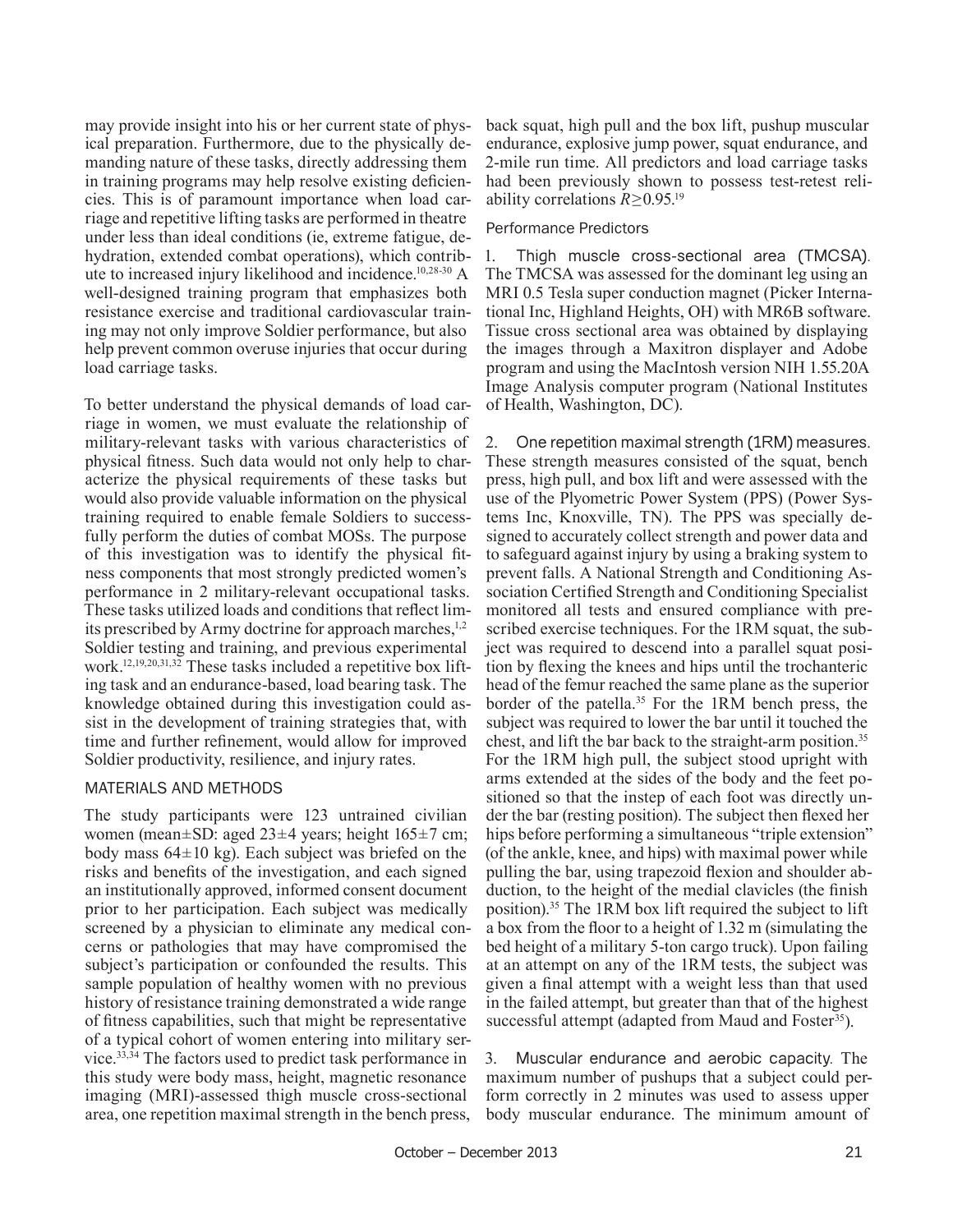#### RELATIONSHIPS OF PHYSICAL PERFORMANCE TESTS TO MILITARY-RELEVANT TASKS IN WOMEN

time in which a subject completed a 2-mile run was used to assess aerobic capacity. Both of these measures were tested according to guidelines and procedures provided in *Field Manual 21-20* (now obsolete, superseded by *Field Manual 7-22*36)

4. Squat endurance test. The squat endurance test required the subjects to perform repetitive squatting with an absolute load of 45.36 kg placed on the PPS barbell system which was lifted over a specific distance of 0.36 m per repetition at a rate of 37.5 repetitions per minute  $(0.625$  repetitions per second).<sup>19</sup> These specifications were employed to allow for an external power output of 100 watts during the test. The total number of repetitions that the subject performed was used for analysis.

5. Lower body explosive power. To assess lower body explosive power, subjects performed an explosive squat jump lift using the PPS interfaced with a computer for data acquisition. Each subject's previously determined 1RM squat load was used to calculate her 30% of 1RM intensity for use in the squat jump test. The squat jump required the subject to perform a parallel squat and, upon reaching the bottom position of the lift, to explosively extend the hips and knees, thus accelerating the barbell mass upward with maximum power.<sup>19,37</sup>

#### Military-relevant Occupational Tasks

Repetitive box lift task (RBLT). The RBLT required the repetitive lifting of two 20.45 kg metal boxes placed on 2 platforms 1.32 m high (again, to simulate the height of a 5-ton military cargo truck) and 2.4 m apart. The subject moved at a volitional pace between one platform and the other to lift the box from its position adjacent to

positioned. Upon command, the subjects moved as fast as they could to cover the 2-mile distance. The performance was measured in seconds.<sup>19</sup>

#### Statistical Analyses

Values are reported as means±SD. Prior to all statistical runs, the data were confirmed to have met the statistical assumptions for linear statistics. Simple and stepwise multiple regression analyses were used to determine relationships between and among variables and to determine the proportion of variance explained by specific variables of interest that entered into the respective regression equations for the RBLT and the LBT. In this study, significance was defined as  $P \leq 0.05$ .

#### RESULTS

Table 1 lists the descriptive data for the various tests and with the 25th, 50th, and 75th percentiles presented for all variables. These variables were selected because they represent a broad spectrum of physical fitness components that influence military task performance. We attempted to select tests that assessed upper and lower body muscular strength, power, and endurance as well as aerobic capacity. Depending on the variable (as shown in Table 1), data was collected for 113 to 123 study participants. For some variables (eg, pushups and squat endurance) some subjects failed to complete a successful repetition, thus demonstrating a high discriminating ability for these tests.

Table 2 displays the correlational matrix among all variables. All of the independent variables were significantly correlated with the 2 dependent variables (RBLT and LBT). The 2-mile run time yielded the highest

the platform to the top of that platform. The purpose of the test was to measure the subject's ability to lift as many boxes as possible in 10 minutes; performance was measured by the total number of boxes lifted (adapted from Harman et al<sup>38</sup> and Knapik<sup>39</sup>).

2. Load bearing task (LBT). The LBT required the subjects to carry a 34.1 kg backpack (termed rucksack) a distance of 2 miles on an all-weather 400 m track. The rucksack was constructed of an external frame with an attached backpack in which the load was properly Table 1. Descriptive Data for the Various Tests. The variables were selected because they represent a broad spectrum of physical fitness components that influence military task performance.

| Variable                                                                                                                                          | $\mathsf{n}$ | $Mean \pm SD$ (range)       | 25 <sub>th</sub><br><b>Percentile</b> | 50th<br>Percentile | 75th<br><b>Percentile</b> |  |
|---------------------------------------------------------------------------------------------------------------------------------------------------|--------------|-----------------------------|---------------------------------------|--------------------|---------------------------|--|
| Height (cm)                                                                                                                                       |              | $122$ $166 \pm 7$ (145-184) | 162                                   | 166                | 169                       |  |
| Weight (kg)                                                                                                                                       | 123          | 64±10 (43-106)              | 57                                    | 62                 | 70                        |  |
| $TMCSA$ (cm <sup>2</sup> )                                                                                                                        | 122          | 122±17 (89-183)             | 111                                   | 120                | 132                       |  |
| Bench press (kg)                                                                                                                                  | 123          | 32±7 (17-58)                | 26                                    | 31                 | 35                        |  |
| Squat (kg)                                                                                                                                        | 123          | $52 \pm 12$ (17-88)         | 44                                    | 52                 | 58                        |  |
| High pull (kg)                                                                                                                                    | 121          | $33\pm 6$ (15-54)           | 29                                    | 32                 | 36                        |  |
| Maximal box lift (kg)                                                                                                                             | 121          | $30±5(21-48)$               | 27                                    | 30                 | 33                        |  |
| Pushups (no. reps)                                                                                                                                | 120          | $20±13(0-57)$               | 10                                    | 17                 | 28                        |  |
| Squat endurance (no. reps)                                                                                                                        | 116          | $19\pm14(0-95)$             | 8                                     | 16                 | 24                        |  |
| Jump power (watts)                                                                                                                                | 116          | $1,623 \pm 323$ (875-2,868) | 1,390                                 | 1,587              | 1,797                     |  |
| Two mile run (seconds)                                                                                                                            | 120          | 1,213±231 (830-2,040)       | 1,358                                 | 1,191              | 1,043                     |  |
| Rucksack run (seconds)                                                                                                                            | 113          | 2,054±337 (1,307-3,447)     | 2,267                                 | 2,025              | 1,850                     |  |
| Repetitive box lift (reps)                                                                                                                        | 113          | 86±23 (20-159)              | 69                                    | 85                 | 104                       |  |
| Notes: n=number of participants from which data was collected; TMCSA indicates thigh muscle cross-<br>sectional area; reps indicates repetitions. |              |                             |                                       |                    |                           |  |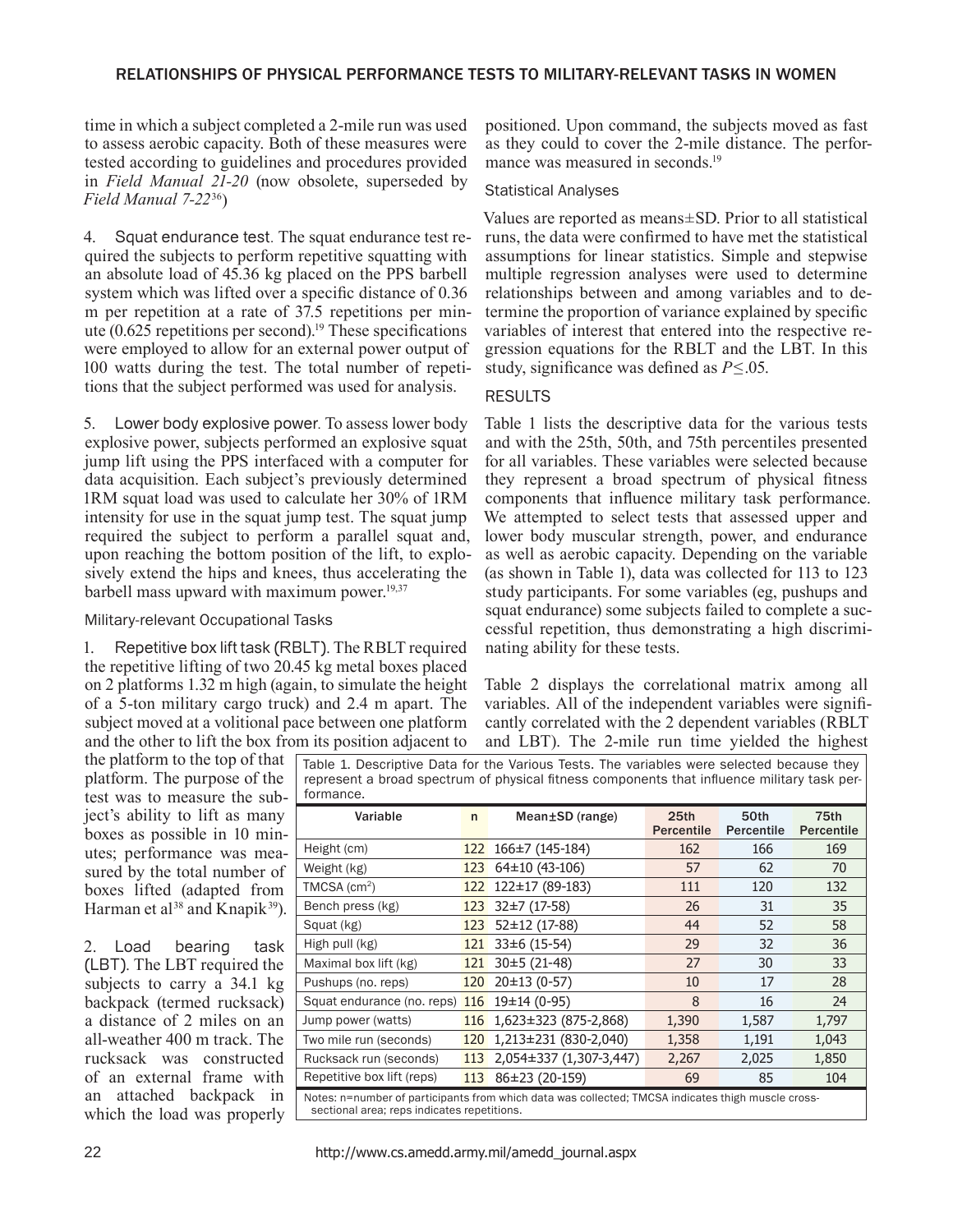| THE ARMY MEDICAL DEPARTMENT JOURNAL |  |
|-------------------------------------|--|
|-------------------------------------|--|

| Table 2. Matrix of Correlation Among the Variables.                                                                                                                                                                                                                                                                                                                                                               |           |           |             |          |                |         |                                                                                  |           |           |                |                       |             |                |
|-------------------------------------------------------------------------------------------------------------------------------------------------------------------------------------------------------------------------------------------------------------------------------------------------------------------------------------------------------------------------------------------------------------------|-----------|-----------|-------------|----------|----------------|---------|----------------------------------------------------------------------------------|-----------|-----------|----------------|-----------------------|-------------|----------------|
|                                                                                                                                                                                                                                                                                                                                                                                                                   | <b>BP</b> | <b>BL</b> | <b>TCSA</b> | HP       | <b>HT</b>      | JP      | PU                                                                               | <b>SE</b> | <b>SQ</b> | 2MR            | <b>BM</b>             | <b>RBLT</b> | <b>LBT</b>     |
| <b>BP</b>                                                                                                                                                                                                                                                                                                                                                                                                         | $1.00*$   | $0.58*$   | $0.50*$     | $0.71*$  | 0.09           | $0.50*$ | $0.48*$                                                                          | $0.48*$   | $0.57*$   | $-0.28*$       | $0.24*$               |             | $0.56* -0.48*$ |
| BL                                                                                                                                                                                                                                                                                                                                                                                                                | $0.58*$   | $1.00*$   | $0.53*$     | $0.62*$  | $0.46*$        | $0.66*$ | 0.10                                                                             | $0.43*$   | $0.58*$   | $-0.03$        | $0.53*$               |             | $0.54* -0.37*$ |
| <b>TCSA</b>                                                                                                                                                                                                                                                                                                                                                                                                       | $0.50*$   | $0.53*$   | $1.00*$     | $0.60*$  | $0.24*$        | $0.74*$ | $-0.03$                                                                          | $0.50*$   | $0.61*$   | 0.00           | $0.60*$               | $0.41*$     | $-0.31*$       |
| <b>HP</b>                                                                                                                                                                                                                                                                                                                                                                                                         | $0.71*$   | $0.62*$   | $0.61*$     | $1.00*$  | $0.20*$        | $0.66*$ | $0.20*$                                                                          | $0.52*$   | $0.58*$   | $-0.18*$       | $0.32*$               |             | $0.52* -0.42*$ |
| <b>HT</b>                                                                                                                                                                                                                                                                                                                                                                                                         | 0.09      | $0.46*$   | $0.29*$     | $0.20*$  | $1.00*$        | $0.44*$ | $-0.35*$                                                                         | $0.22*$   | 0.04      | 0.01           | $0.54*$               |             | $0.22* -0.27*$ |
| JP                                                                                                                                                                                                                                                                                                                                                                                                                | $0.50*$   | $0.66*$   | $0.74*$     | $0.66*$  | $0.44*$        | $1.00*$ | $-0.10$                                                                          | $0.59*$   | $0.64*$   | 0.00           | $0.67*$               | $0.47*$     | $-0.35*$       |
| PU                                                                                                                                                                                                                                                                                                                                                                                                                | $0.48*$   | 0.10      | $-0.03$     | $0.20*$  | $-0.35* -0.01$ |         | $1.00*$                                                                          | $0.24*$   |           | $0.28* -0.52*$ | $-0.39*$              | $0.45*$     | $0.26*$        |
| <b>SE</b>                                                                                                                                                                                                                                                                                                                                                                                                         | $0.48*$   | $0.43*$   | $0.50*$     | $0.52*$  | $0.22*$        | $0.59*$ | $0.24*$                                                                          | $1.00*$   | $0.59*$   | $-0.32*$       | 0.17                  | $0.55*$     | $-0.46*$       |
| SQ                                                                                                                                                                                                                                                                                                                                                                                                                | $0.57*$   | $0.58*$   | $0.61*$     | $0.58*$  | 0.04           | $0.69*$ | $0.28*$                                                                          | $0.59*$   | $1.00*$   | $-0.16$        | $0.26*$               | $0.48*$     | $-0.27*$       |
| 2MR                                                                                                                                                                                                                                                                                                                                                                                                               | $-0.28*$  | $-0.03$   | 0.00        | $-0.18*$ | 0.01           | 0.00    | $-0.52*$                                                                         | $-0.32*$  | $-0.16*$  | $1.00*$        | $0.41*$               | $-0.54*$    | $0.60*$        |
| ВM                                                                                                                                                                                                                                                                                                                                                                                                                | $0.24*$   | $0.53*$   | $0.60*$     | $0.32*$  | $0.54*$        | $0.67*$ | $-0.39*$                                                                         | 0.17      | $0.26*$   | $0.41*$        | $1.00*$               | $0.19*$     | $-0.19*$       |
| <b>RBLT</b>                                                                                                                                                                                                                                                                                                                                                                                                       | $0.56*$   | $0.54*$   | $0.41*$     | $0.52*$  | $0.20*$        | $0.47*$ | $0.45*$                                                                          | $0.55*$   | $0.48*$   | $-0.54*$       | $0.19*$               |             | $1.00* -0.61*$ |
| LBT                                                                                                                                                                                                                                                                                                                                                                                                               |           |           |             |          |                |         | $-0.48*$ $-0.37*$ $-0.31*$ $-0.42*$ $-0.27*$ $-0.35*$ $-0.26*$ $-0.46*$ $-0.27*$ |           |           |                | $0.60* -0.19* -0.61*$ |             | $1.00*$        |
| $*P$ ≤.05<br>Key<br>BP - 1RM bench press (kg)<br>SE - squat endurance<br>$BL - 1RM$ box lift (kg)<br>$SO - 1$ RM squat (kg)<br>$TCSA -$ thigh cross-sectional area (cm <sup>2</sup> )<br>2MR - 2 mile run time<br>$HP - 1RM$ high pull (kg)<br>BM - body mass (kg)<br>HT - height (cm)<br>RBL - repetitive box lift<br>LBT - load bearing task (2-mile rucksack carry)<br>$JP - jump power (W)$<br>$PU - pushups$ |           |           |             |          |                |         |                                                                                  |           |           |                |                       |             |                |

| Table 3. Regression equations for repetitive box lifting tasks (RBLT) and load bearing task |
|---------------------------------------------------------------------------------------------|
| ' (LBT).                                                                                    |

| Variable                                                                                    | Regression Equation                                           | R                                                                       | $R^2$ | <b>SEE</b> |     |  |
|---------------------------------------------------------------------------------------------|---------------------------------------------------------------|-------------------------------------------------------------------------|-------|------------|-----|--|
| RBLT (reps)                                                                                 | $57.4 + 0.2$ (JP) + 0.4(PU) + 0.15(SE) + 1.39(BL) - 0.04(2MR) |                                                                         |       | 0.65       | 14  |  |
|                                                                                             | LBT (seconds)   $1831 - 4.28$ (SE) + 0.95 (2MR) - 13.4 (BM)   |                                                                         | 0.73  | 0.53       | 232 |  |
| Key<br>$reps - repetition$<br>$JP - jump power$<br>$PU - pushups$<br>$SE$ – squat endurance |                                                               | $BL - 1RM$ box lift<br>$2MR - 2$ mile run time<br>$BM - body$ mass (kg) |       |            |     |  |

variance for the LBT. The standard errors of estimates were 14 repetitions for the RBLT and 232 seconds for the LBT. Interestingly, the squat endurance test and timed 2-mile run contributed significantly to both regression equations. Our results show that, depending on the physical demands of the

correlation overall (*r*=-0.54 for the RBLT and 0.60 for the LBT). Other factors also contributed to these task performances, as only about 36% of the shared variance was explained. It is interesting to note that the test battery used was diverse and represented different physical requirements of the neuromuscular system as noted by the low to moderate relationships for multicollinearity of the tests performed.

Table 3 provides the regression equations for the RBLT and the LBT. For the RBLT; the explosive jump power, pushups, squat endurance test, 1RM box lift, and 2-mile run time entered into the equation. For the LBT; the squat endurance test, 2-mile run time, and body mass entered into the equation.

The final regression equations explained approximately 65% of the variance for the RBLT and 53% of the

task, both aerobic capacity and local muscular endurance can contribute significantly to task performance.

#### COMMENT

Research has consistently shown that increased strength contributes to significant improvements in militaryspecific task performance.<sup>3,16,19,21</sup> Previous studies have demonstrated that stronger, more muscular individuals perform load carriage and repetitive lifting tasks more efficiently and with indications of lower stress to the musculoskeletal system.3,12,19,20 The results of the present investigation support the argument that upper and lower body strength, power, and local muscular endurance play important roles in load carriage task performance in women. Currently, military physical fitness training prioritizes traditional cardiovascular training. Our findings also support the importance of aerobic capacity, as higher aerobic capacity was associated with decreased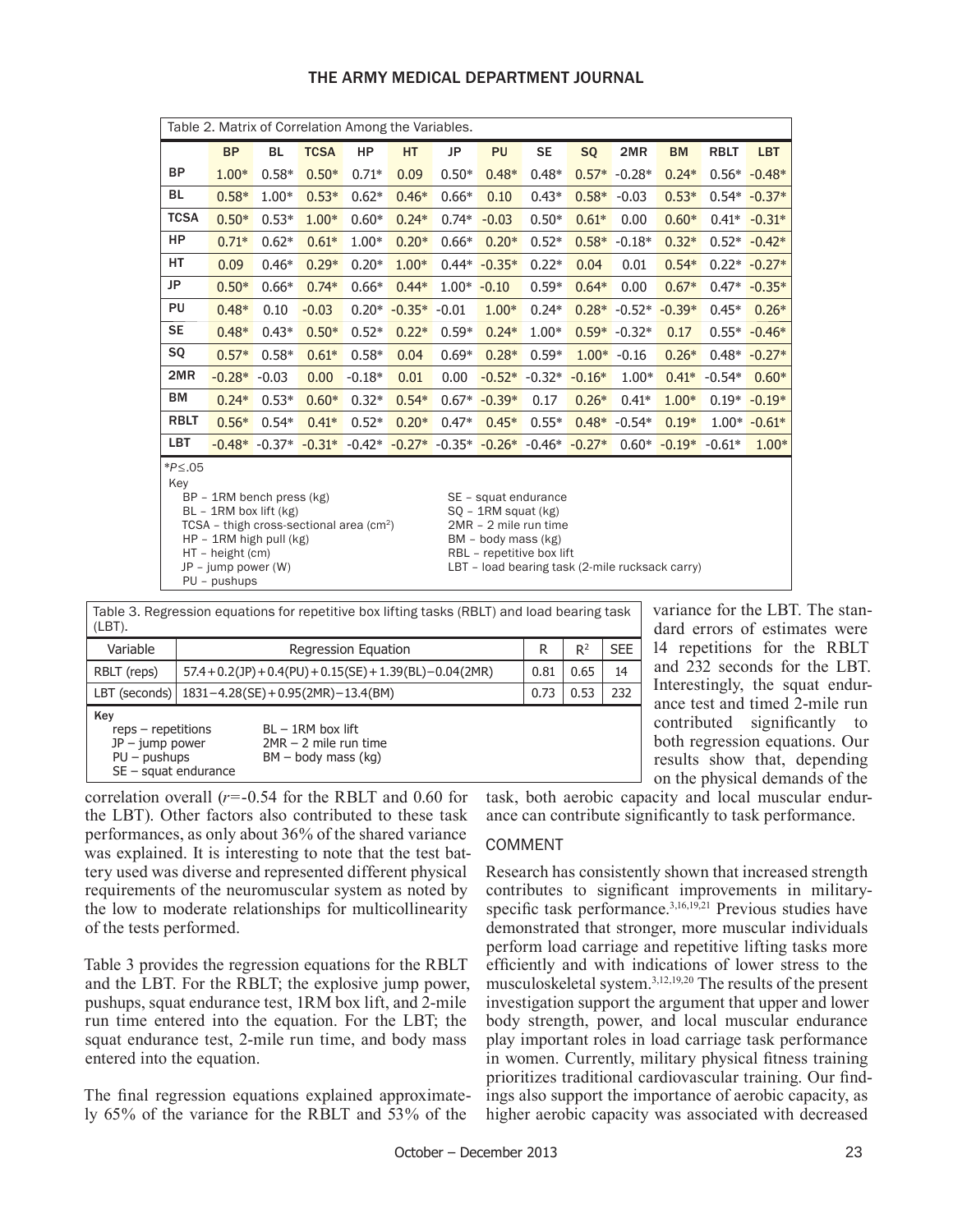#### RELATIONSHIPS OF PHYSICAL PERFORMANCE TESTS TO MILITARY-RELEVANT TASKS IN WOMEN

LBT time, while lower aerobic capacity was associated with decreased RBLT volume. It appears that training strategies for military populations must include both resistance and traditional cardiovascular training.

Our findings also reflect the importance of training specificity. For example, the 1RM box lift factored strongly into performance on the RBLT. This is not surprising if we consider that individuals who are able to lift heavier loads (eg, 1RM box lift) will likely perform better on a related task such as the RBLT. Furthermore, lower body power (jump squat) and local muscular endurance (pushups and squat endurance) could be expected to contribute positively to a repetitive box-lifting task, which would appear to require these qualities. Performance on the LBT also appeared to reflect the task's specific physical attributes most strongly. For instance, lower aerobic capacity, reflected in higher 2-mile run times, corresponded with higher LBT times, while increased body mass and lower body muscular endurance were associated with improved LBT times. Nevertheless, performance on both tasks benefitted from higher aerobic capacity and local muscular endurance, thus illustrating the transferability of more nonspecific exercise adaptations.

The principle of specificity dictates that training mirror the specific physical requirements of the activity.<sup>14,40</sup> Therefore, to the extent possible, training programs for Soldiers should include physical tasks that are similar to those required by the MOS or duty assignment. Current training recommendations for load carriage include performing specific load carriage tasks with progressive loading and duration once per week, in addition to resistance training and aerobic conditioning.<sup>22</sup> The selected occupational tasks (LBT and RBLT) were deemed highly relevant—they are either regularly performed or used in training.<sup>1,2,31,41</sup> Our findings also highlight the importance of upper body strength in women, as the 1RM box lift and pushup results were significant predictors of RBLT performance.<sup>19,39</sup>

It is important to note that the 2 tasks evaluated in this study require many performance strategies, physiological systems, psychological demands, and biomechanical techniques. Therefore, it might be expected that the physical components measured in this study do not completely explain performance on these 2 tasks. Psychological factors such as motivation may also explain some of the results. In addition, the use of nonmilitary volunteers might have produced findings that would differ from those of enlisted women although we specifically chose college-aged women of varying fitness and

anthropometrics in order to simulate a plausible enlistment cohort. Thus, other tests and/or factors (eg, psychological, inherent differences between enlisted and civilian volunteers) may need to be explored to better predict performance in untrained women. Finally, any laboratory test, however similar to those tasks carried out in combat, should not be expected to possess complete predictive accuracy as it relates to performance in theatre. A true evaluation of performance requires a multifactorial assessment encompassing both physical and psychological motivating factors in combat situations.

#### RELEVANCE TO PERFORMANCE TRIAD

Muscular endurance, strength, power, aerobic capacity, and task-specific ability are all factors that influence an individual's performance on military load carriage and repetitive lifting tasks such as those evaluated here. These data are important because it is necessary to know what components of physical fitness contribute to military task performance so adequate training programs can be designed. The primary value of this study is that it reports the relationships of various physical fitness components to military task performance in women. Prior research has demonstrated that load carriage can result in overuse injuries, particularly to the spine and lower extremities. Regardless of the injury risk, load carriage is an integral part of soldiering, and the external loads that Soldiers are required to carry has increased in recent years, despite improvements in load carriage equipment.

As the military continues to place heavy demands on Soldiers and expands combat arms MOS opportunities to women, it is paramount that training programs include heavy periodized resistance training to improve lower and upper body power, strength, and local muscular endurance, in addition to traditional cardiovascular training. Moreover, the present investigation highlights the importance of training specificity. To the extent possible, training should reflect occupation-specific tasks such as load carriage.

#### **REFERENCES**

- 1. Dean C. *The Modern Warrior's Combat Load. Dismounted Operations in Afghanistan, April-May 2003.* Fort Leavenworth, Kansas: US Army Center for Army Lessons Learned; 2004.
- 2. Dijk V. Chapter 3–Common Military Task: Marching. In: *RTO-TR-HFM-080: Optimizing Operational Physical Fitness*. Final Report of Task Group 019. Brussels, Belgium: NATO Research and Technology Organization; 2009. Available at: http:// www.cso.nato.int/pubs/rdp.asp?RDP=RTO-TR-HFM-080. Accessed September 4, 2013.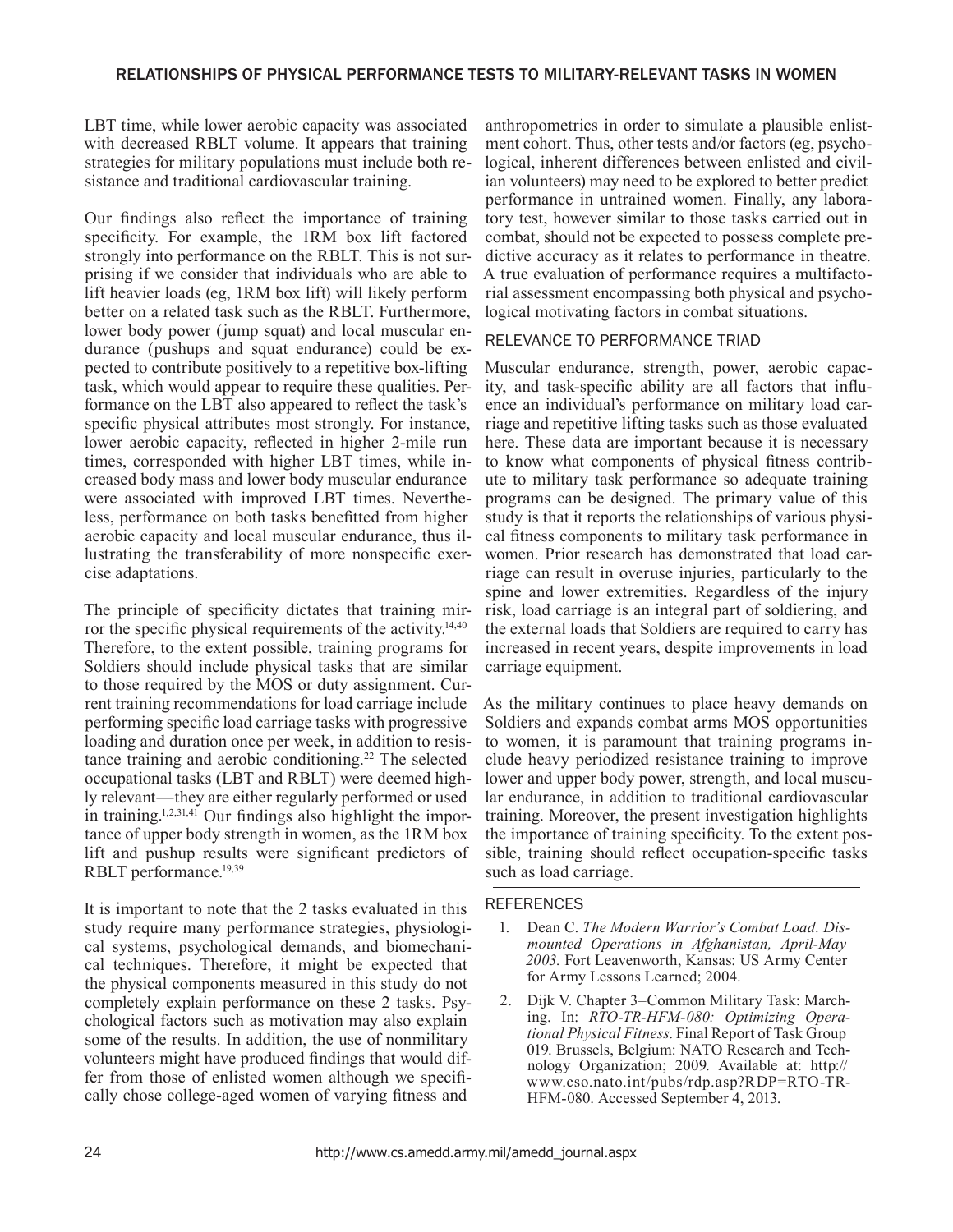- 3. Knapik JJ, Harman EA, Steelman RA, Graham BS. A systematic review of the effects of physical training on load carriage performance. *J Strength Cond Res.* 2012;26(2):585-597.
- 4. Interceptor body armor [internet]. Available at: http://www.globalsecurity.org/military/systems/ ground/interceptor.htm. Accessed September 4, 2013.
- 5. Konitzer LN, Fargo MV, Brininger TL, Lim Reed M. Association between back, neck, and upper extremity musculoskeletal pain and the individual body armor. *J Hand Ther.* 2008;21(2):143-148.
- 6. Nindl BC, Castellani JW, Warr BJ, et al. Physiological employment standards III: physiological challenges and consequences encountered during international military deployments. *Eur J Appl Physiol.* 2013 [epub ahead of print].
- 7. Knapik JJ, Reynolds KL, Harman E. Soldier load carriage: historical, physiological, biomechanical, and medical aspects. *Mil Med.* 2004;169(1):45-56.
- 8. Roy TC. Diagnoses and mechanisms of musculoskeletal injuries in an infantry brigade combat team deployed to Afghanistan evaluated by the brigade physical therapist. *Mil Med.* 2011;176(8):903-908.
- 9. Roy TC, Knapik JJ, Ritland BM, Murphy N, Sharp MA. Risk factors for musculoskeletal injuries for soldiers deployed to Afghanistan. *Aviat Space Environ Med.* 2012;83(11):1060-1066.
- 10. Roy TC, Ritland BM, Knapik JJ, Sharp MA. Lifting tasks are associated with injuries during the early portion of a deployment to Afghanistan. *Mil Med.* 2012;177(6):716-722.
- 11. Knapik J, Harman E, Reynolds K. Load carriage using packs: a review of physiological, biomechanical and medical aspects. *Appl Ergon.*  1996;27(3):207-216.
- 12. Pandorf C, Harman EA, Frykman PN, Patton JF, Mello RP, Nindl BC. Correlates of load carriage and obstacle course performance among women. *Work.* 2002;18(2):179-189.
- 13. Kraemer WJ, Fleck SJ, Deschenes MR. *Exercise Physiology: Integrating Theory and Application*. Philadelphia, PA: Lippincott Williams & Wilkins; 2012.
- 14. Kraemer WJ, Fleck SJ, Dziados JE, et al. Changes in hormonal concentrations after different heavyresistance exercise protocols in women. *J Appl Physiol.* 1993;75(2):594-604.
- 15. Kraemer WJ, Nindl BC, Ratamess NA, et al. Changes in muscle hypertrophy in women with periodized resistance training. *Med Sci Sports Exerc.* 2004;36(4):697-708.
- 16. Kraemer WJ, Vescovi JD, Volek JS, et al. Effects of concurrent resistance and aerobic training on loadbearing performance and the Army physical fitness test. *Mil Med.* 2004;169(12):994-999.
- 17. Holewijn M. Physiological strain due to load carrying. *Eur J Appl Physiol.* 1990;61(3-4):237-245.
- 18. Lafiandra M, Harman E. The distribution of forces between the upper and lower back during load carriage. *Med Sci Sports Exerc.* 2004;36(3):460-467.
- 19. Kraemer WJ, Mazzetti SA, Nindl BC, et al. Effect of resistance training on women's strength/power and occupational performances. *Med Sci Sports Exerc.* 2001;33(6):1011-1025.
- 20. Harman E, Frykman P, Palmer C, Lammi E, Reynolds K, Backus V. *Report No. T98-1: Effects of a Specifi cally Designed Physical Conditioning Program on the Load Carriage and Lifting Performance of Female Soldiers.* Natick, MA: US Army Research Institute of Environmental Medicine; 1997. Available at: http://www.dtic.mil/cgi-bin/ GetTRDoc?AD=ADA333437. Accessed September 4, 2013.
- 21. Hendrickson NR, Sharp MA, Alemany JA, et al. Combined resistance and endurance training improves physical capacity and performance on tactical occupational tasks. *Eur J Appl Physiol.*  2010;109(6):1197-1208.
- 22. Henning PC. Physical training to optimize load carriage in the tactical operator [internet]. National Strength and Conditioning Association; 2013. Available at: http://www.nsca-lift.org/Education/Articles/Hot-Topic-Physical-Training-to-Opti mize-Load-Carriage/. Accessed September 4, 2013.
- 23. Birrell SA, Hooper RH, Haslam RA. The effect of military load carriage on ground reaction forces. *Gait Posture.* 2007;26(4):611-614.
- 24. Knapik JJ, Darakjy S, Jones SB, et al. *Epidemiological Report No. 12-HF-05SR-05: Injuries and Physical Fitness Before and After Deployment by the 10th Mountain Division to Afghanistan for Operation Enduring Freedom.* Aberdeen Proving Ground, MD: US Army Center for Health Promotion and Preventive Medicine; 2007. Available at: http://www.dtic.mil/cgi-bin/ GetTRDoc?AD=ADA496351. Accessed September 4, 2013.